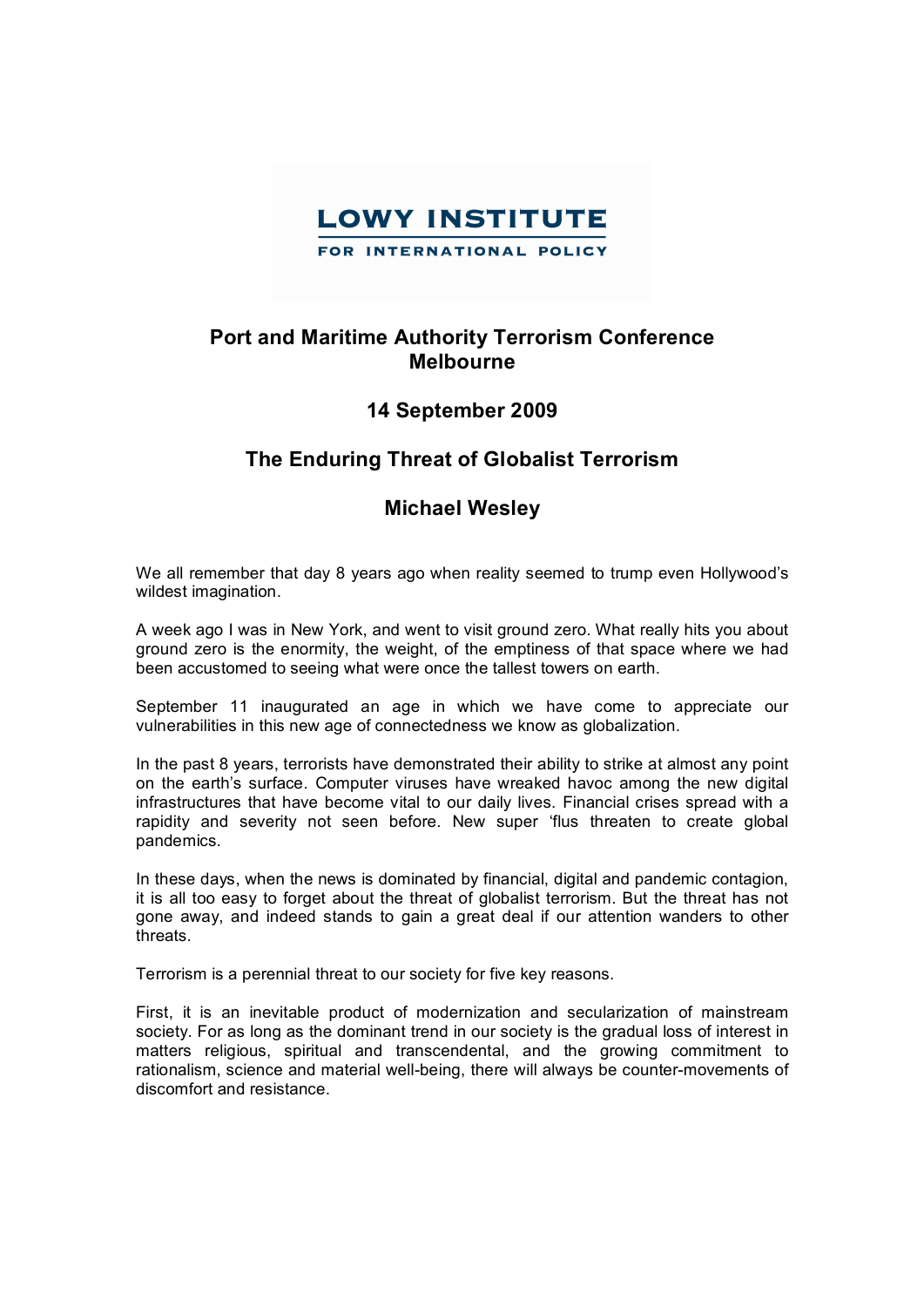There will always be individuals prone to alienation and anomie who seek, on the one hand, a larger, transcendental belief system that provides them with a sense of meaning and location, and on the other hand, who nurture a deep hatred of the society from which they feel so isolated.

Theirs is an emotional form of religiosity which is inherently antagonistic to any element of intellectualism and moderation in religion. Its attraction lies partly in its insistence on faith over logic, and no amount of "backing the moderates" will moderate their demands.

Second, globalization is as enabling of counter-cultures as it is of mainstream activity. The vast increase of cross border flows of goods, money and people provides ample cover for the activities of those intent on harm or exploitation. The communications revolution allows networked groups of terrorists and criminals to connect instantly, cheaply and with unprecedented security. In this world the most dangerous cross-border flows are not weapons, people or drugs but ideas – jihadist propaganda, detonator designs, poisons recipes, operational instructions.

Third, globalization has facilitated a new type of imagined community  $-$  that of the alienated, oppressed and outraged – in the ability to interrelate grievances. Instant worldwide reporting of conflict zones provides far-flung groups with a constant diet of outrage at oppression and injustice, and an ever-present incentive to characterise their own situation as part of a global confrontation between privilege, power and brutality and a generalised underclass. Local violence can be imagined as part of a global struggle, while revenge can be taken far from where the original injustice occurred.

Fourth, we have constructed a culture of celebrity, which produces in individuals a profound discomfort with obscurity and ordinariness. All aspire to Andy Warhol's "fifteen minutes of fame", and our culture provides ever expanding outlets for this desire: from facebook to Big Brother to twitter.

For those who feel alienated and marginalised, the urge to rage against obscurity is if anything more pronounced. To go down in the history books of outrage is an impulse that unites characters as diverse as Martin Bryant, Timothy McVeigh and Khaled Sheikh Mohammed.

And fifth, globalization and modernization have made our society more vulnerable than ever to the actions of those who want to take revenge on the system they see as excluding and oppressing them. Daily we are becoming more mutually interdependent, among the different sectors and activities of our society, and on other societies.

In no preceding era have humans themselves produced so few of the things they need to survive. Increasingly we rely on concentrated infrastructures to support human activity: communications networks, transport corridors, energy flows. Economic imperatives are driving redundancy out of these systems – demands for freshness, just  $in-time$  inventories, and instant gratification – mean that more and more human activity depends on the seamless operation of complex but concentrated infrastructures.

These are features that make the terrorism we face today so different from the terrorism we became used to in the 60s, 70s and 80s. To state the difference in a nutshell, the old terrorism saw violence as a means to another end; the new terrorism sees the violence as an end in itself.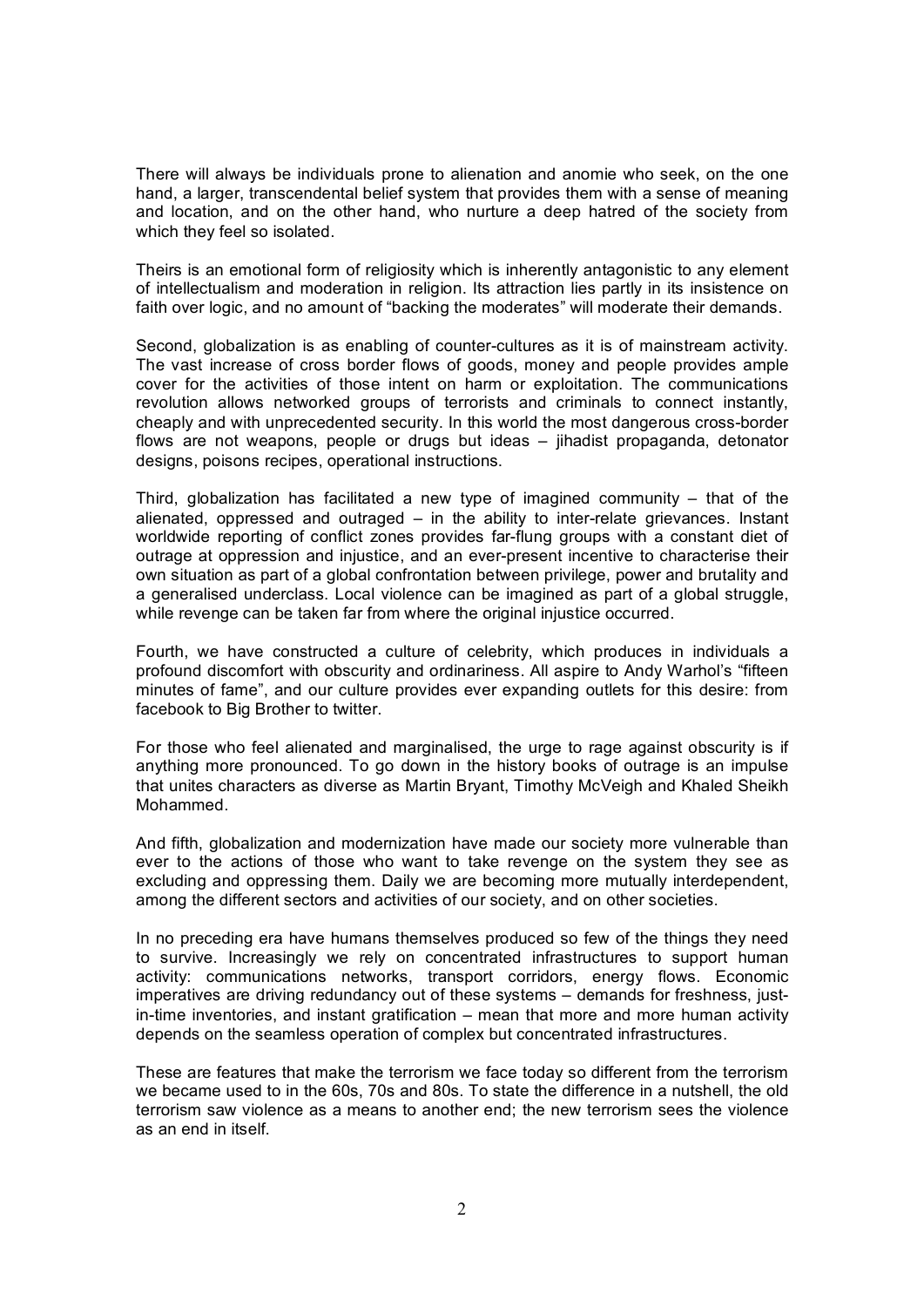To understand the new terrorism, forget about trying to understand the ideology of the perpetrators, or the objectives they claim to be fighting for.

To understand the new terrorism, focus on the *act*.

The act *is* the objective – a nihilistic scream of rage and revenge against a system that is seen to be oppressive and unjust.

The *act* is the supreme validation of the terrorist's feelings of alienation. The brutality of the act is a rejection of any common moral realm between attackers and attacked.

The *act* is the ultimate response of those who see themselves and their kind as victims. The objective is to make those they see as part of the oppressive system feel helpless and horrified. The objective is to undermine the authorities' claims that they are taking effective action to protect people from terrorism.

In other words, it is important that we understand the new terrorism as a particular type of political theatre.

As with all political theatre, the terrorist act is designed to affect certain audiences in certain ways.

To simplify somewhat, there are two audiences that the terrorists seek focus on.

The first audience can be called the *intimidated*. The intimidated are the members of our society that terrorists see as part of the oppressive system.

The terrorists' objective is to empower themselves by inverting their own victimology. The randomness and brutality of terrorist attacks is designed to rob ordinary people of the feeling that they are in control of their own destinies. By claiming the ability to visit sudden and unexpected violence on people, terrorists are asserting an ultimate, nihilistic feeling of control.

The second audience can be called the *inspired*. We often forget that terrorists also use their violence to communicate with each other and their sympathisers.

To put it bluntly, terrorists are drawn to celebrity. Every aspiring jihadist wants to be known as a terrorist mastermind; to rank up there with Khaled Sheikh Mohammed, Abu Musab al Zarqawi, or Noordin Mohammed Top.

It's not just about ego, but crucial to the viability of a terrorist campaign. Without the ability to attract attention, peddle inspiration, and impress fellow travelers with one's commitment and ingenuity, a terrorist campaign will not be able to generate the footsoldiers, finances, and facilitators it needs.

It is by keeping these two audiences, the intimidated and the inspired, in mind, that we can begin to understand the past trend of terrorist attacks and think about the types of terrorist attacks we will face in the future.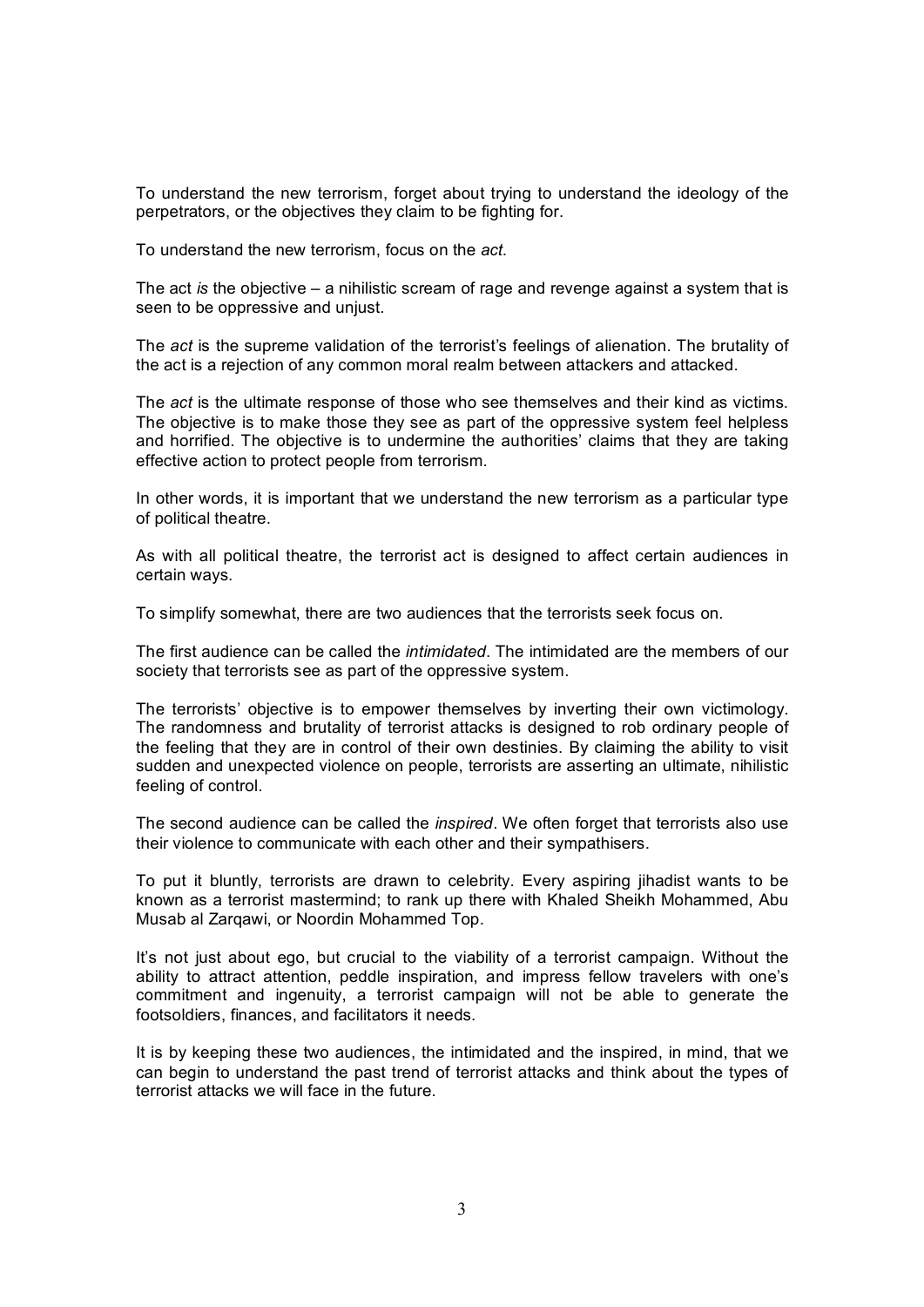In a nutshell, there are three basic elements that determine when, where and how terrorist attacks occur.

The first is circumstance, that complex of factors that juxtaposes terrorists with opportunities, location, finances, materials and personnel.

The second is experience – the CV of the terrorist leader – the mix of technical abilities, previous involvements, and connections that he draws on in planning the attack.

The third is the psychology of the terrorist attack, the particular choice the terrorist makes about the trade-offs between intimidating and inspiring.

My argument today is that elements one and two are short-term in nature, and most specific to each particular terrorist plot. They are the elements most closely focused on by our intelligence agencies – in tracking known extremists, listening for chatter, following money trails, monitoring thefts and purchases of dangerous components.

It is element three that gives us a longer term perspective on when, where and how terrorist attacks will occur in future.

To explain what I mean by the psychology of the terrorist attack, the particular choice the terrorist makes about the trade-offs between intimidating and inspiring, permit me two examples. Both are drawn from people who track terrorism much more closely than I.

Exhibit A was related to me by my friend Bruce Hoffmann, probably the most eminent scholar on terrorism, now at Georgetown University but formerly the Director of the RAND Corporation's Washington office. RAND's Washington office is in a highrise building overlooking the Pentagon, and had a grandstand view of the plane hitting the Pentagon on September 11. Despite the shock of the attacks, Bruce said, almost all staff came in to work on September 12. But after the second of the anthrax attacks that occurred later that month, just under half of RAND's staff stayed away out of fear.

Exhibit B was told to me by the Head of Counter-Terrorism Research in the British Foreign and Commonwealth Office. She said that one of the exercises they do when they're training new counter-terrorism analysts is to get them to think of as many innovative terrorist attacks as they can that would circumvent security procedures and bring London to a standstill. Apparently it takes only about 15 minutes for the new analysts to come up with a long list of ingenious and potentially devastating plots.

The point of these two anecdotes is to point out just how vulnerable we are to terrorism, and how relatively easy it would be to attack us. In the case of Exhibit A, it took just one person, with access to anthrax spores, to just about paralyse the American capital, and to remain anonymous for years. Exhibit B shows us how simple it is to dream up ways of circumventing security measures to murderous effect.

But if all of these options are out there, why aren't terrorists doing them?

Why weren't the anthrax attacks followed up by major biological and chemical terrorism campaigns in the world's major cities?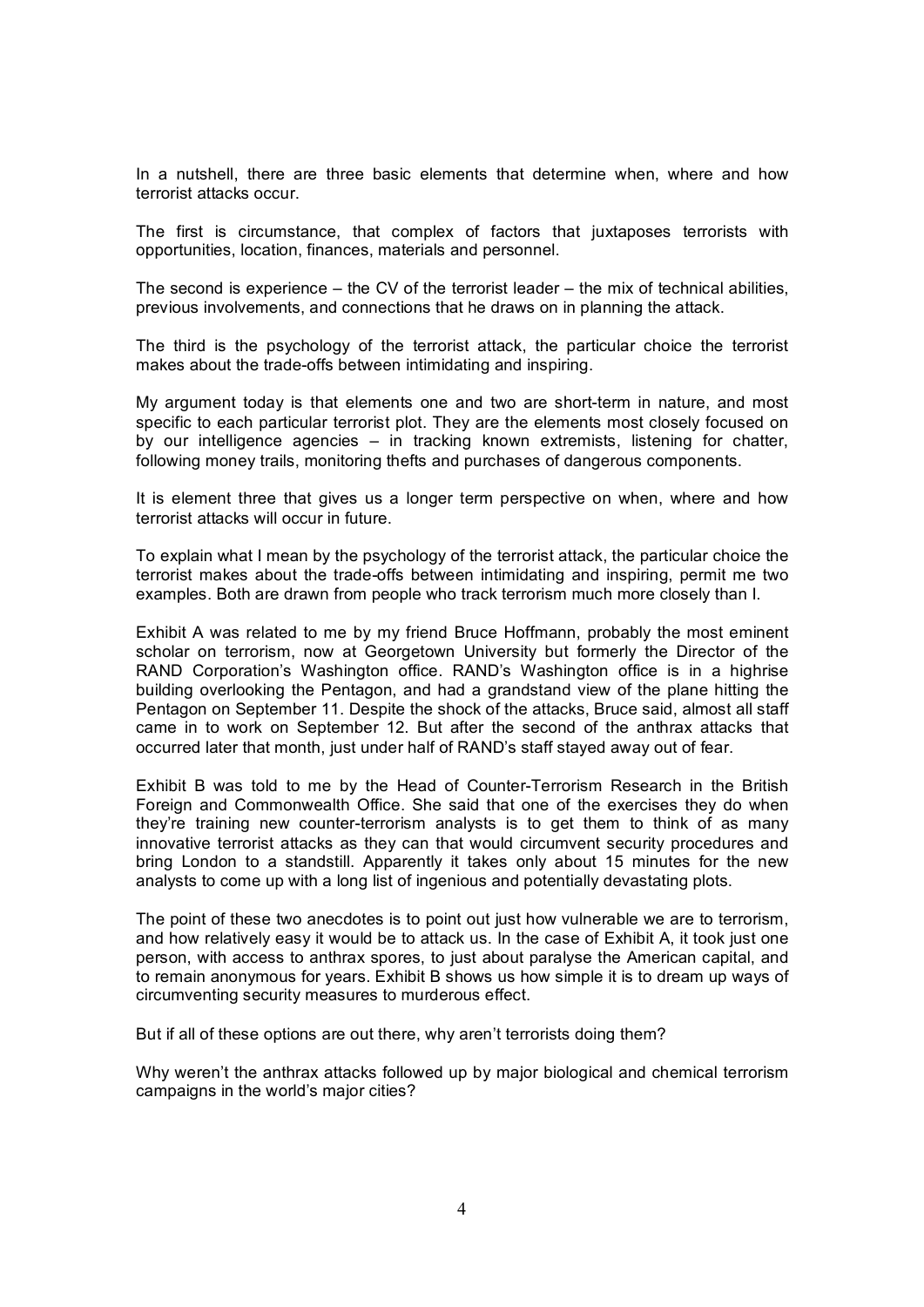Why haven't we seen a rash of innovative attacks aimed at negating security measures and scaring a lot of people?

Is it just that terrorists are more stupid than the average person?

Well, undoubtedly some are, but not all. I think the explanation of why terrorists seem to stick to a reasonably narrow menu of attack types, most of which our security measures are tailored to detect, lies in the psychology and theatre of the terrorist act.

The explanation lies in the trade-off that terrorist planners make between inspiration and intimidation. By the pattern of their attacks, we can see that terrorists want blood and fire, and lots of it in their attacks. Quiet, murderous campaigns such as the anthrax attacks – though devastatingly intimidating – don't make terrorist superstars, lauded across the extremist world, copied by others, and able to attract supporters and finance.

So there is a trade-off made, where the ability to intimidate through mounting sustained, unconventional, unpredictable and indefensible attacks, is foregone in pursuit of terrorist spectaculars – bombings, highjackings, shootings. The latter are more expensive, take greater planning and preparation, and hence are more prone to detection and disruption by authorities – but that's the price of celebrity terrorism.

This brings me to what I see as the emerging trend in modern terrorism, the move away from the one-off, stand alone bombing or co-ordinated bombing, to the drawn-out, reality-TV style terrorist event.

The type of event I'm referring to first appeared in the Moscow theatre siege in 2006, and was repeated at Beslan, and most recently in Mumbai. The recent foiled plot by al Shabaab to storm Holsworthy Army Barracks is another example. Emerging evidence suggests that had everything gone to plan, the latest Jakarta bombings were another variation on that theme.

The objective of these attacks is to extend out the horror over hours or preferably days. The terrorists capture people and a facility and do battle against the authorities.

Their objective is to cause as much damage as possible, and make sure that every random, pitiless act of violence is captured by the blanket media coverage.

Ultimately these are suicide operations; but in a world where mere bombings are becoming page three news, the objective is to go down in the annals of terrorism folklore.

I would think that we're going to see more of these types of attacks in the years to come. Their counterparts – perhaps their inspiration – are the Columbine or the Virginia Tech massacres.

Once again, the evolution of such attacks is an example of the dynamic relationship between terrorism and the media.

They show that the terrorists' ultimate enemy is psychological resilience and a "normalization" of terrorist violence among the mainstream population.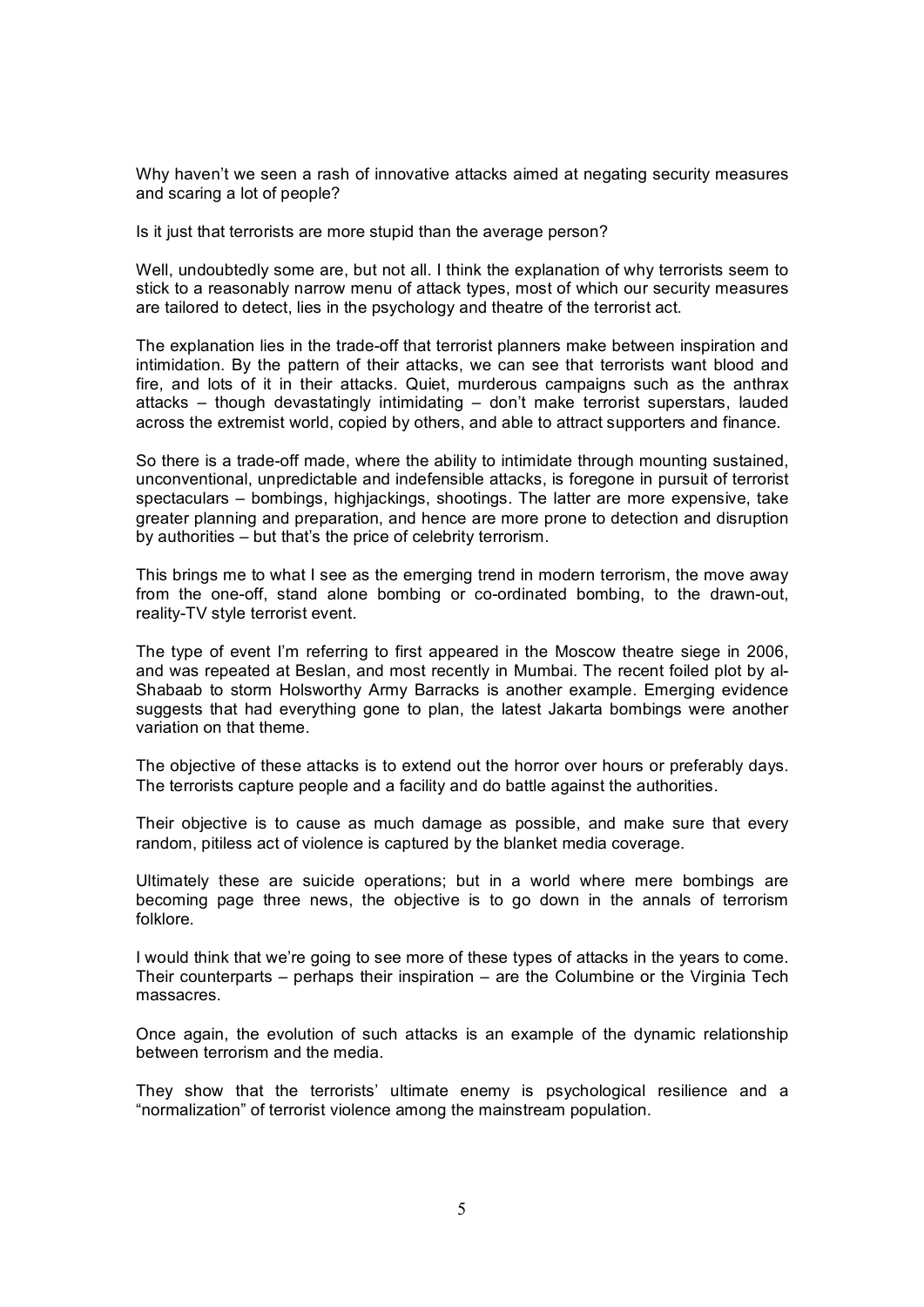Our most vulnerable sites are those where large numbers of people congregate, and which can be sealed off and defended from attempts by the authorities to break the siege.

The bad news is that there are innumerable of these sites in our society. An ideal target would be a cruise liner, on which the agony could be prolonged for a much greater period than on a plane.

The good news is that such plots also require substantial planning, financing and casing of targets. The more of this there is, the better the chances that the authorities will detect and disrupt these plots.

But the bad news is that terrorists are increasingly good at making use of "black" networks and transactions, which by their nature are impossible for authorities to monitor.

The other trend that we can observe in the pattern of terrorist attacks concerns who carries them out, where they are planned, and where they occur.

In the years since 2001, the global anti-terrorism campaign has had a dual effect on terrorist networks. On the one hand, it has severely disrupted al Qaeda as a centralised organization, able to plan, train, equip and recruit from a single, hierarchically coordinated centre.

On the other hand, the global counterterrorism campaign has inspired and provoked hundreds of al Qaeda imitators. The invasions of Afghanistan and Iraq; the solidarity of the Russians, the Chinese, the Indians and the West; have seemed to confirm al Qaeda's message about a global campaigns against Islam.

As a result, we have seen no successful attack spectacular like 9/11, but rather a series of smaller, more localised and more amateurish attacks.

As a result, a debate has sprung up among terrorism experts on whether it makes sense to talk about terrorist networks anymore.

The more extreme version, argued by Marc Sageman of the Foreign Policy Research Institute, is that we have seen the coming of an age of "leaderless jihad", where selfstarting groups, inspired and informed by the internet, are able to mount localised and unpredictable attacks.

On the other side of the debate, are people such as Bruce Hoffmann, who argue that communications, equipment, and particularly financial networks are still highly important to viable terrorism operations.

The available evidence suggests that Sageman has taken the argument too far. Terrorist attacks in recent years appear to be the combination of localised elements and transnational networking.

Terrorism is inexpensive compared to conventional warfighting, but it is still beyond the means of most alienated loners or groups. The latter may have the will, but rarely do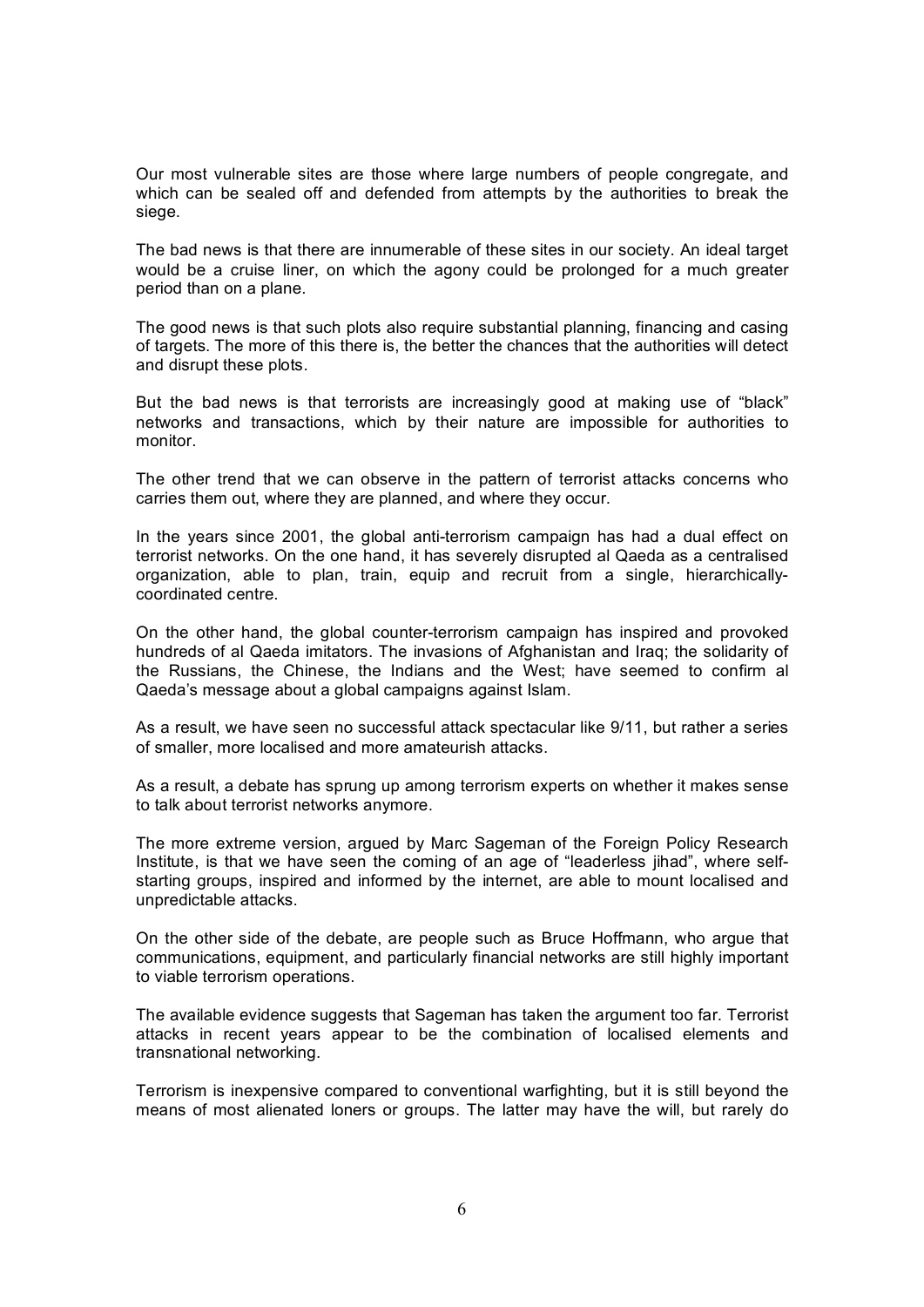they have the independent means. Know-how, equipment, direction and financing are most often provided by larger networks.

And a major part of the job of the larger networks is finding the right type of alienated extremist sympathisers with local contacts and knowledge.

A crucial link for counter-terrorism is the recruiter.

A great deal of research has concluded that it is almost impossible to predict who will transition from being an extremist to being a terrorist by developing a psychological profile. Put simply, terrorists seem to range across pretty much all personality types and psychological dispositions.

But common to almost all transitions from extremist to terrorist is the recruiter.

Recruiters are good at finding the right extremist, and nurturing them over the line into a willingness to commit violence, and even violent suicide.

What recruiters provide is a rationale in action for the feelings of alienation and anger of extremists. They provide the narrative for reasserting control, for taking revenge, for making a statement – through the language of violence.

This is why the war in Afghanistan, and the ongoing pressure on Pakistan to crack down on extremist schools and organizations is so important. It's not just to guard against the re-centralisation of al Qaeda; it's also about being able to monitor the trends within transnational extremist organizations.

Withdrawing from the Afghan theatre, and relying on remote intelligence-special forces-UAV actions against terrorists, as has been advocated by analysts such as Andrew Bacevitch, would drastically restrict our ability to collect such intelligence.

The fact is that there will be no end to this threat, any more than there can be an end to transnational crime, pandemic diseases, or the trade in illegal narcotics.

Because we as a globe are not about to retreat from the globalised world in which we live. We gain too much from our interdependence and ease of interaction.

So the reality is that we must always be alert to globalisation's dark sides just as we enjoy its benefits.

With the conveniences of globalisation's benefits, must come the inconveniences that are associated with protecting ourselves against those who would use globalization to attack or exploit our vulnerabilities.

Our task as a society lies in building our resilience against terrorism, while keeping complacency at bay.

That is why conferences such as this are such an important part of the project of protecting our society.